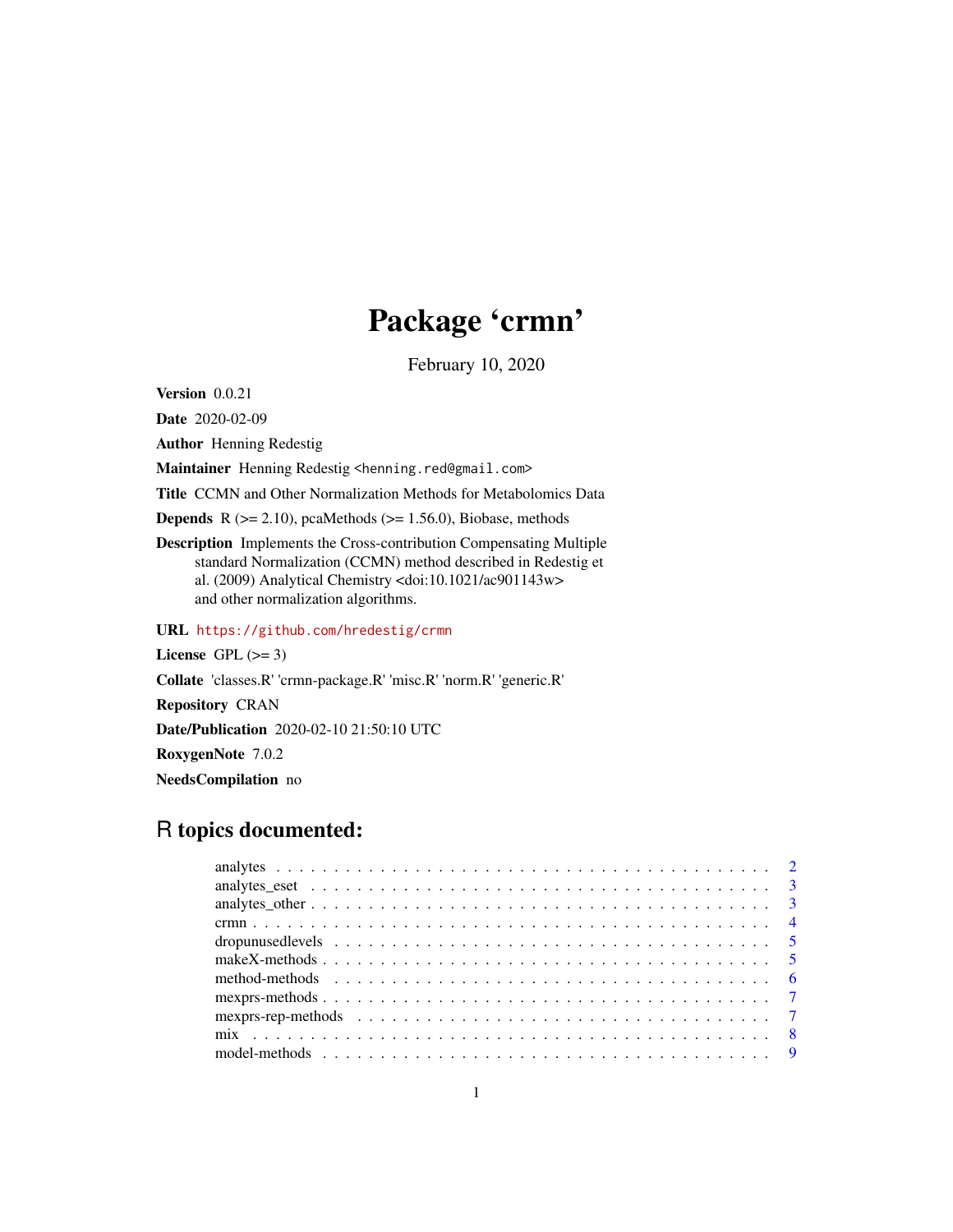#### <span id="page-1-0"></span>2 analytes analytes and the contract of the contract of the contract of the contract of the contract of the contract of the contract of the contract of the contract of the contract of the contract of the contract of the co

| Index | 23 |
|-------|----|

analytes *Accessor for the analytes*

# Description

Subset an data set to only contain the analytes.

# Usage

```
analytes(object, standards=NULL, ...)
```
# Arguments

| object    | an ExpressionSet, matrix or data. frame                      |
|-----------|--------------------------------------------------------------|
| standards | a logical vector indicating which rows are internal analytes |
| $\cdots$  | not used                                                     |

# Value

subsetted dataset

# Author(s)

Henning Redestig

# Examples

```
data(mix)
analytes(mix)
analytes(exprs(mix), fData(mix)$tag == 'IS')
```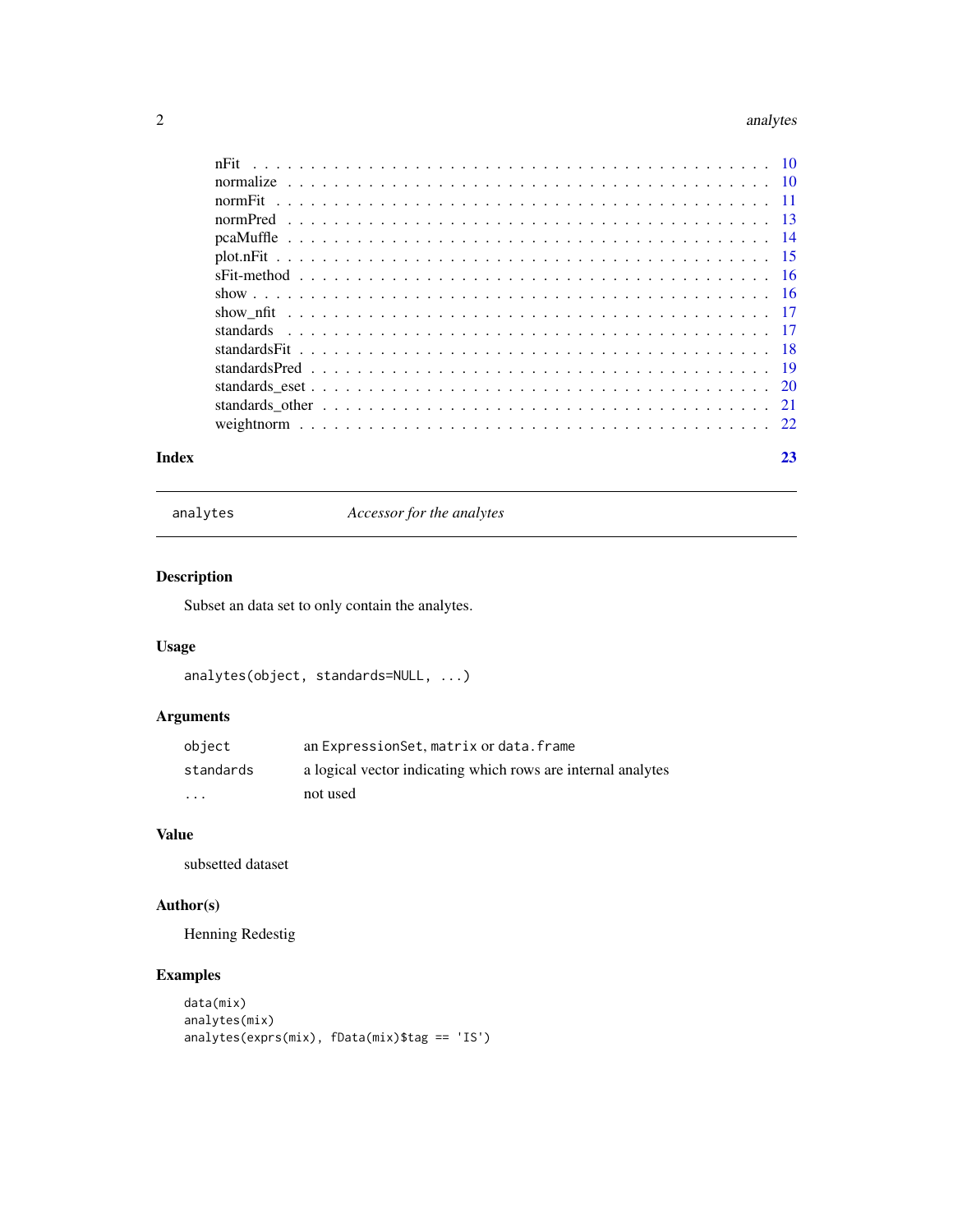<span id="page-2-0"></span>analytes\_eset *Accessor for the analytes*

# Description

Subset an expression set to remove the internal standards

# Usage

```
analytes_eset(object, where = "tag", what = "IS", \dots)
```
# Arguments

| object   | an ExpressionSet                                                                                     |
|----------|------------------------------------------------------------------------------------------------------|
| where    | Column index or name of fData which equals what for the ISs (and something<br>else for the analytes) |
| what     | What the column where does not equal for analytes. Can be vector values too.                         |
| $\cdots$ | not used                                                                                             |

# Value

ExpressionSet

# Author(s)

Henning Redestig

# Examples

```
data(mix)
analytes(mix)
fData(mix)$test <- fData(mix)$tag
analytes(mix, where="test")
```
analytes\_other *Accessor for the analytes*

# Description

Subset an expression set to remove the internal standards

#### Usage

analytes\_other(object, standards, ...)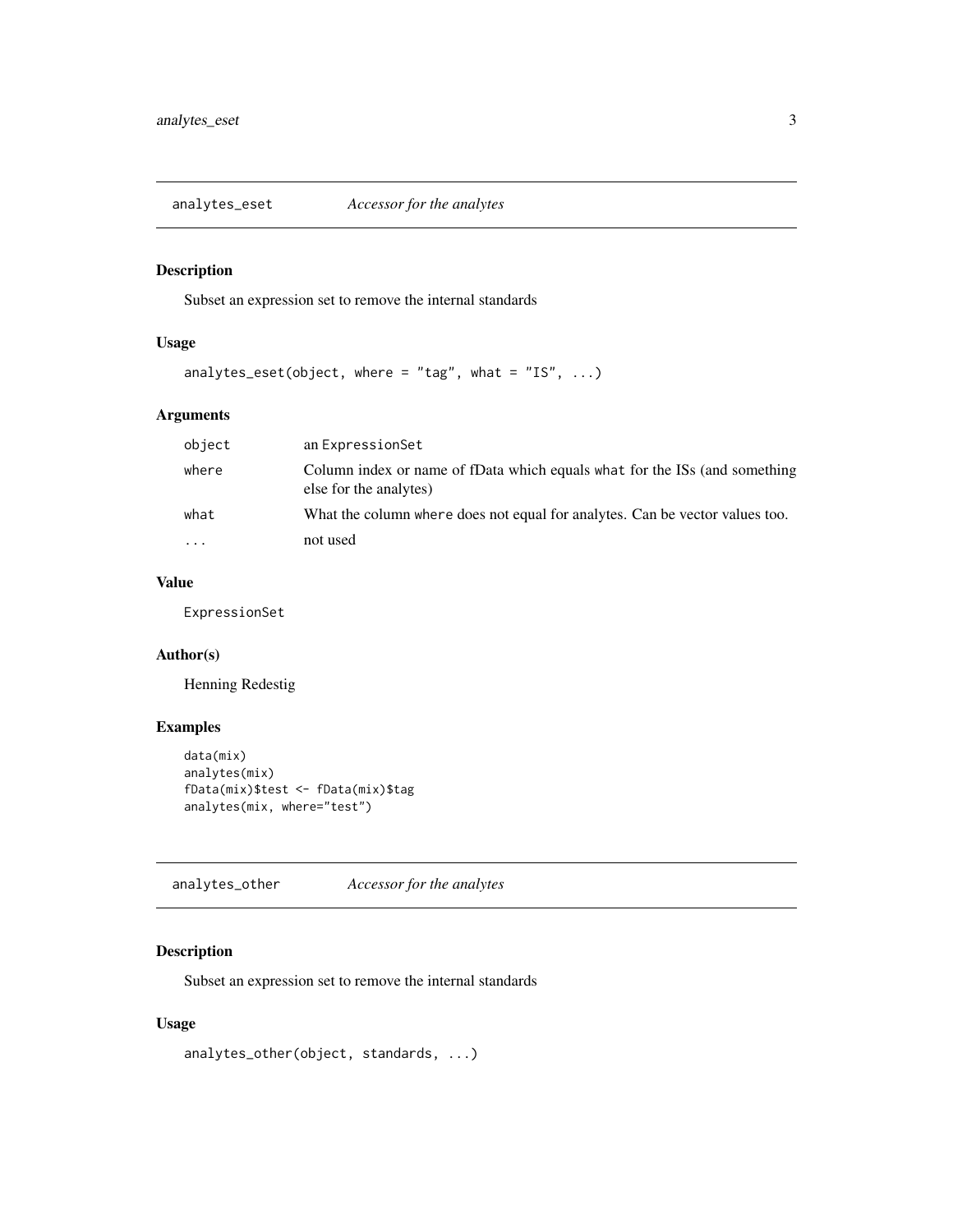<span id="page-3-0"></span>4 crmn control of the control of the control of the control of the control of the control of the control of the control of the control of the control of the control of the control of the control of the control of the contr

#### Arguments

| object                  | an ExpressionSet                                              |
|-------------------------|---------------------------------------------------------------|
| standards               | a logical vector indicating which rows are internal standards |
| $\cdot$ $\cdot$ $\cdot$ | not used                                                      |

#### Value

ExpressionSet

#### Author(s)

Henning Redestig

# Examples

```
data(mix)
analytes(exprs(mix), fData(mix)$tag == 'IS')
```
crmn *CRMN*

#### Description

Normalize metabolomics data using CCMN and other methods

#### Details

| Package:         | crmn                                             |
|------------------|--------------------------------------------------|
| Type:            | Package                                          |
| Developed since: | 2009-05-14                                       |
| Depends:         | Biobase, pcaMethods $(>= 1.20.2)$ , pls, methods |
| License:         | $GPL (=3)$                                       |
| LazyLoad:        | yes                                              |

A package implementing the 'Cross-contribution compensating multiple standard normalization' described in Redestig et al. (2009) Analytical Chemistry, https://doi.org/10.1021/ac901143w. Can be used to normalize metabolomics data. Do openVignette("crmn") to see the manual.

# Author(s)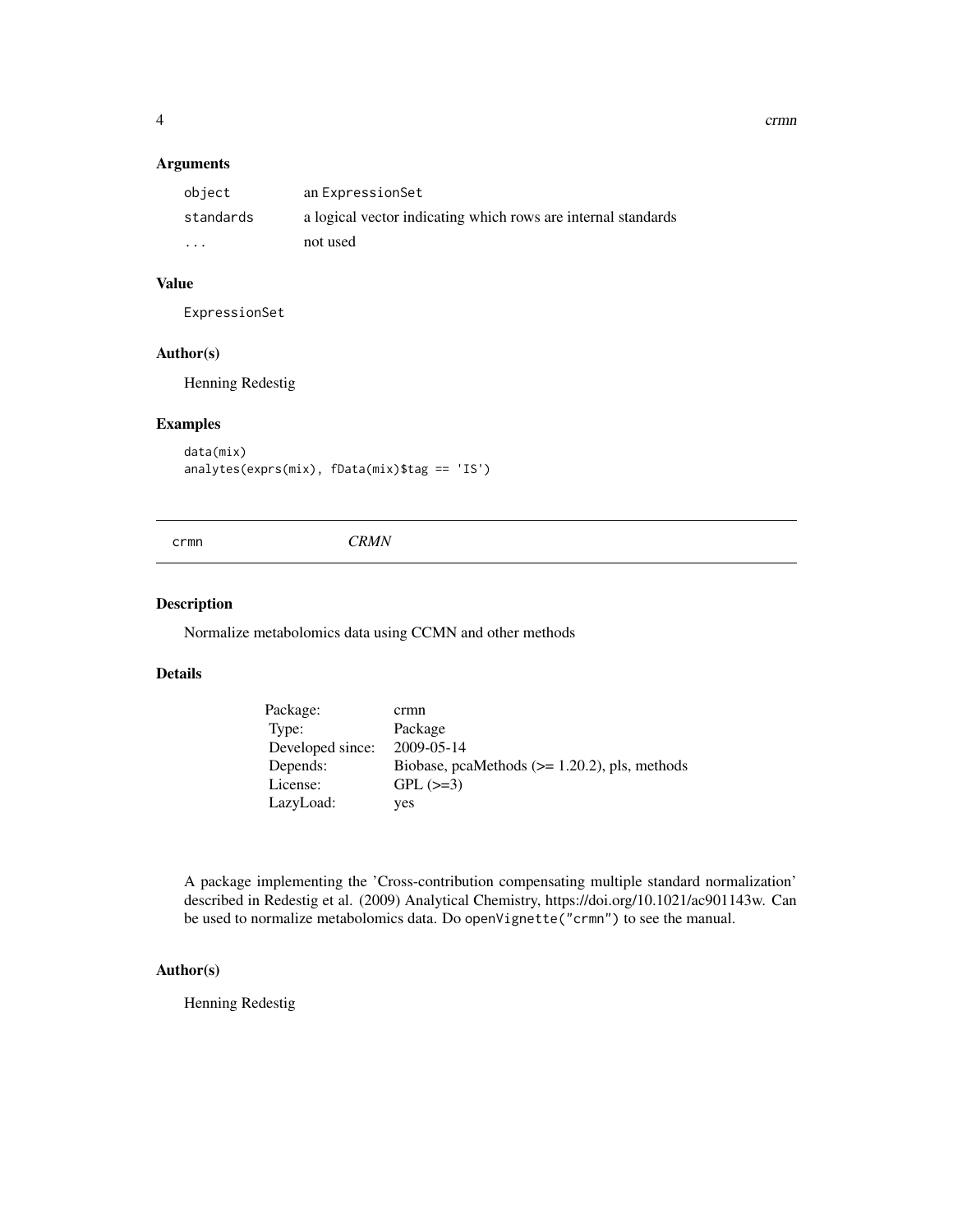<span id="page-4-0"></span>dropunusedlevels *Drop unused levels*

# Description

Drop unused factor levels in a data frame.

#### Usage

```
dropunusedlevels(x)
```
#### Arguments

x the data frame

#### Author(s)

Henning Redestig

# Examples

iris[1:10,]\$Species dropunusedlevels(iris[1:10,])\$Species

makeX-methods *Make X*

# Description

Construct a design matrix

#### Usage

```
makeX(object, factors, ...)
```

```
## S4 method for signature 'ANY,matrix'
makeX(object, factors, ...)
```

```
## S4 method for signature 'ExpressionSet, character'
makeX(object, factors, ...)
```
# Arguments

| object                  | an ExpressionSet                                              |
|-------------------------|---------------------------------------------------------------|
| factors                 | column names from the pheno data of object or a design matrix |
| $\cdot$ $\cdot$ $\cdot$ | not used                                                      |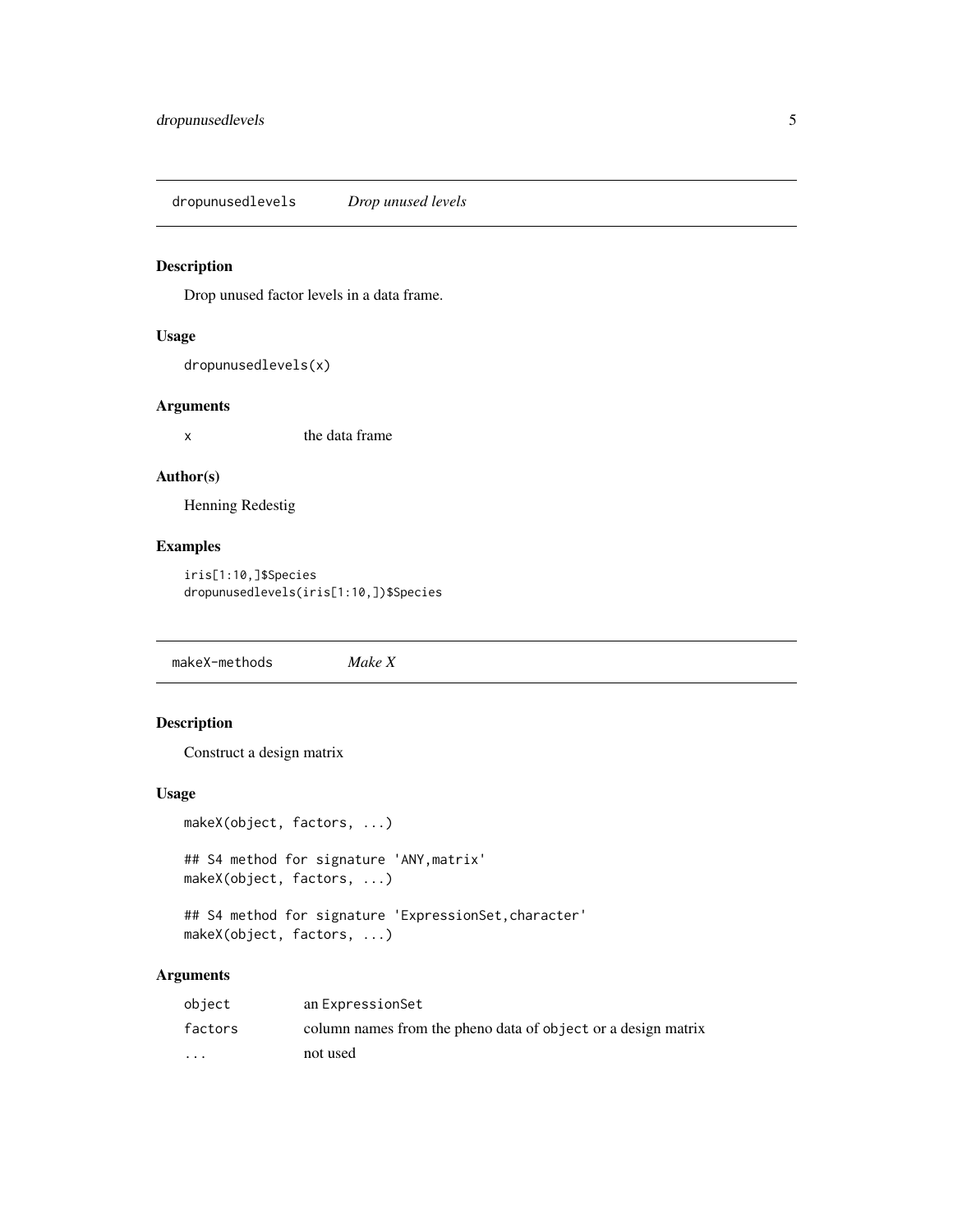#### <span id="page-5-0"></span>Details

Make a design matrix from the pheno data slot of an expression set, taking care that factors and numerical are handled properly. No interactions are included and formula is the most simple possible, i.e. y~-1+term1+term2+.... Can also be given anything as object in which case factor must be a design matrix. It that case the same design matrix is returned.

#### Value

a design matrix

#### Author(s)

Henning Redestig

# Examples

```
data(mix)
makeX(mix, "runorder")
runorder <- mix$runorder
makeX(mix, model.matrix(~-1+runorder))
```
method-methods *Accessor for the method*

# Description

Get the method

#### Usage

```
method(object, ...)
```
method(object, ...)

#### Arguments

| object  | an nFit object |
|---------|----------------|
| $\cdot$ | not used       |

#### Value

the method (content differs between normlization methods)

#### Author(s)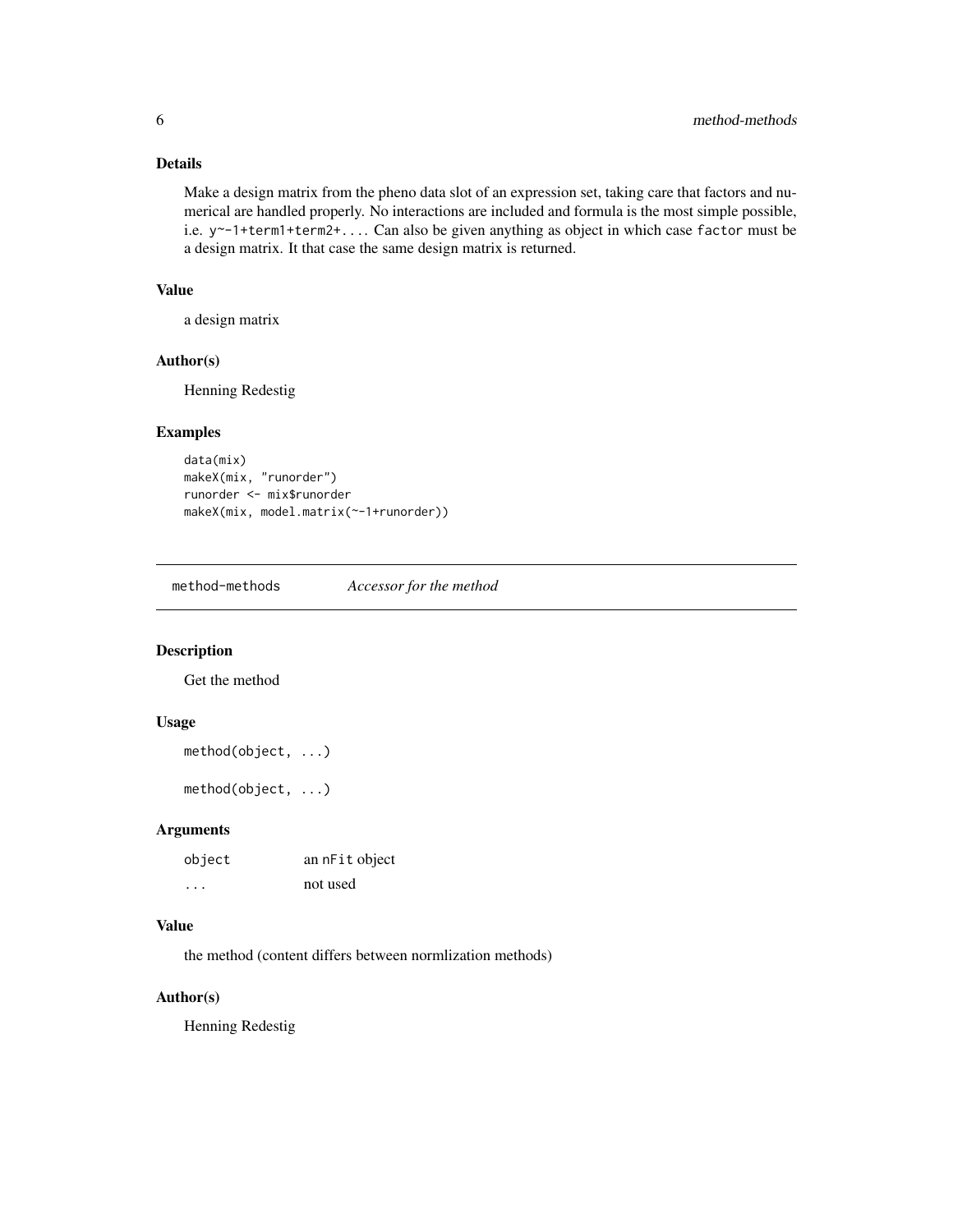<span id="page-6-0"></span>

Get the expression data from an ExpressionSet or just return the given matrix

#### Usage

```
mexprs(object)
```
mexprs(object)

## S4 method for signature 'ExpressionSet' mexprs(object)

# Arguments

object an ExpressionSet or matrix

#### Value

the expression data

# Author(s)

Henning Redestig

# Examples

```
data(mix)
head(mexprs(mix))
head(mexprs(exprs(mix)))
```
mexprs-rep-methods *Accessor*

# Description

Matrix safe setter of expression slot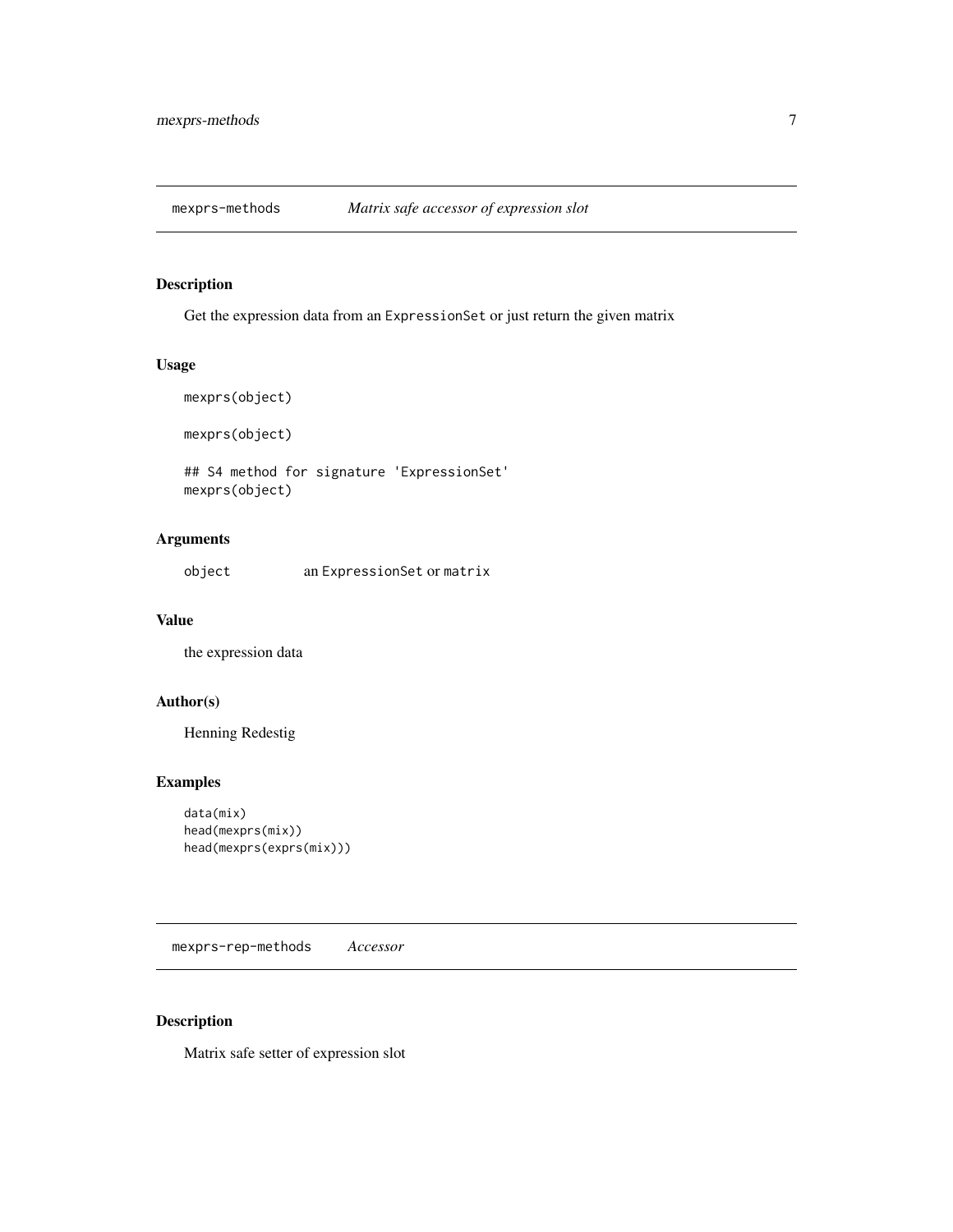# <span id="page-7-0"></span>Usage

```
mexprs(object) <- value
## S4 replacement method for signature 'ExpressionSet, matrix'
mexprs(object) <- value
mexprs(object) <- value
```
# Arguments

| object | an ExpressionSet or matrix |
|--------|----------------------------|
| value  | the value to assign        |

#### Details

Set the expression data in an ExpressionSet or just return the given matrix

#### Value

the expression data

# Author(s)

Henning Redestig

# Examples

```
data(mix)
test <- mix
mexprs(test) <- exprs(mix) * 0
head(mexprs(test))
test <- exprs(mix)
mexprs(test) \leq test \star 0
head(mexprs(test))
```
mix *Dilution mixture dataset.*

# Description

Mixture dilution series

#### Usage

data(mix)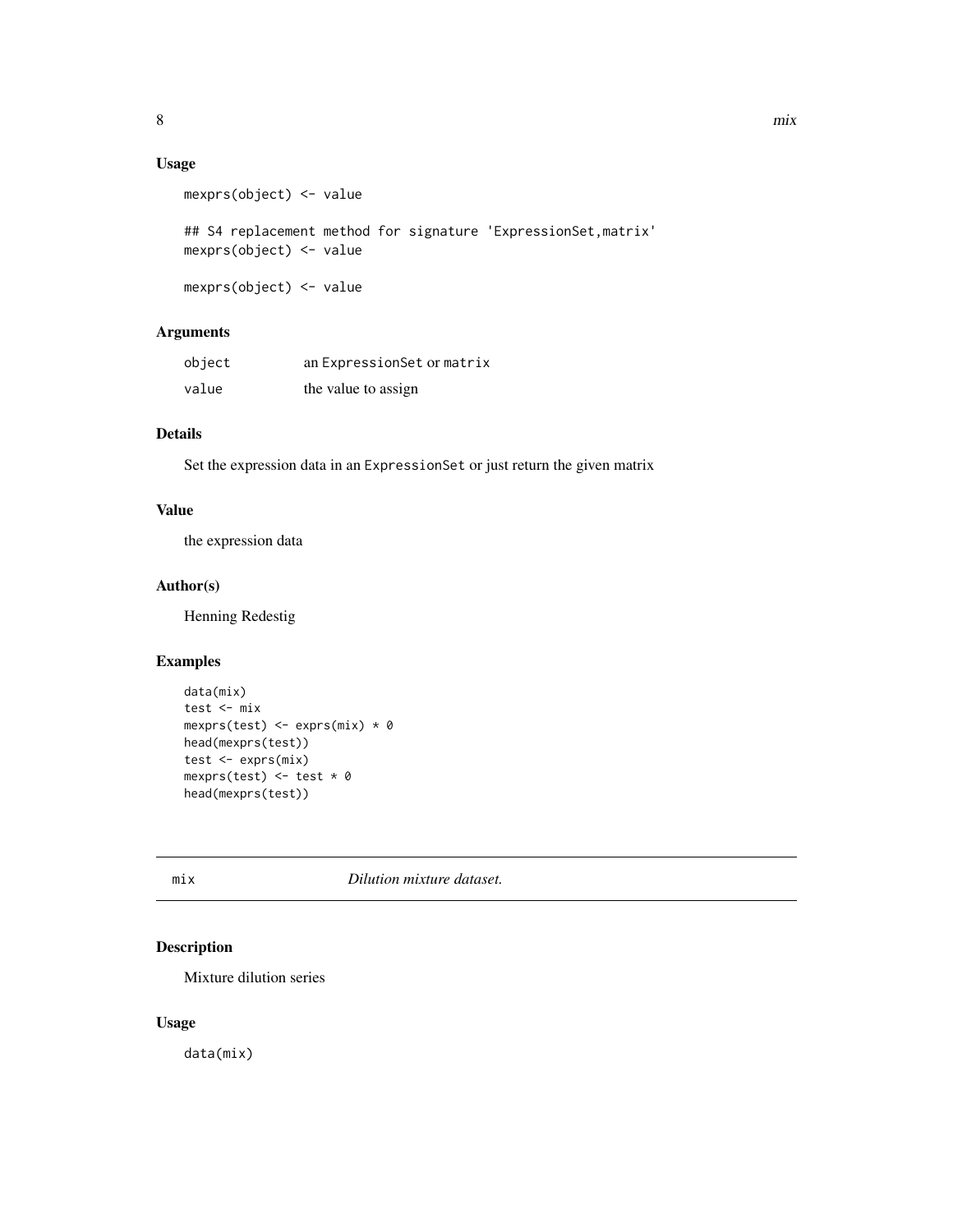# <span id="page-8-0"></span>model-methods 9

# Details

Multi-component dilution series. GC-TOF/MS measurements by Miyako Kusano. Input concentrations are known and given in the original publication.

#### Author(s)

Henning Redestig

# Examples

data(mix) fData(mix) exprs(mix) pData(mix)

model-methods *Accessor for the model*

# Description

Get the model

# Usage

```
model(object, ...)
```
model(object, ...)

# Arguments

| object                  | an nFit object |
|-------------------------|----------------|
| $\cdot$ $\cdot$ $\cdot$ | not used       |

# Value

the model (content differs between normlization models)

#### Author(s)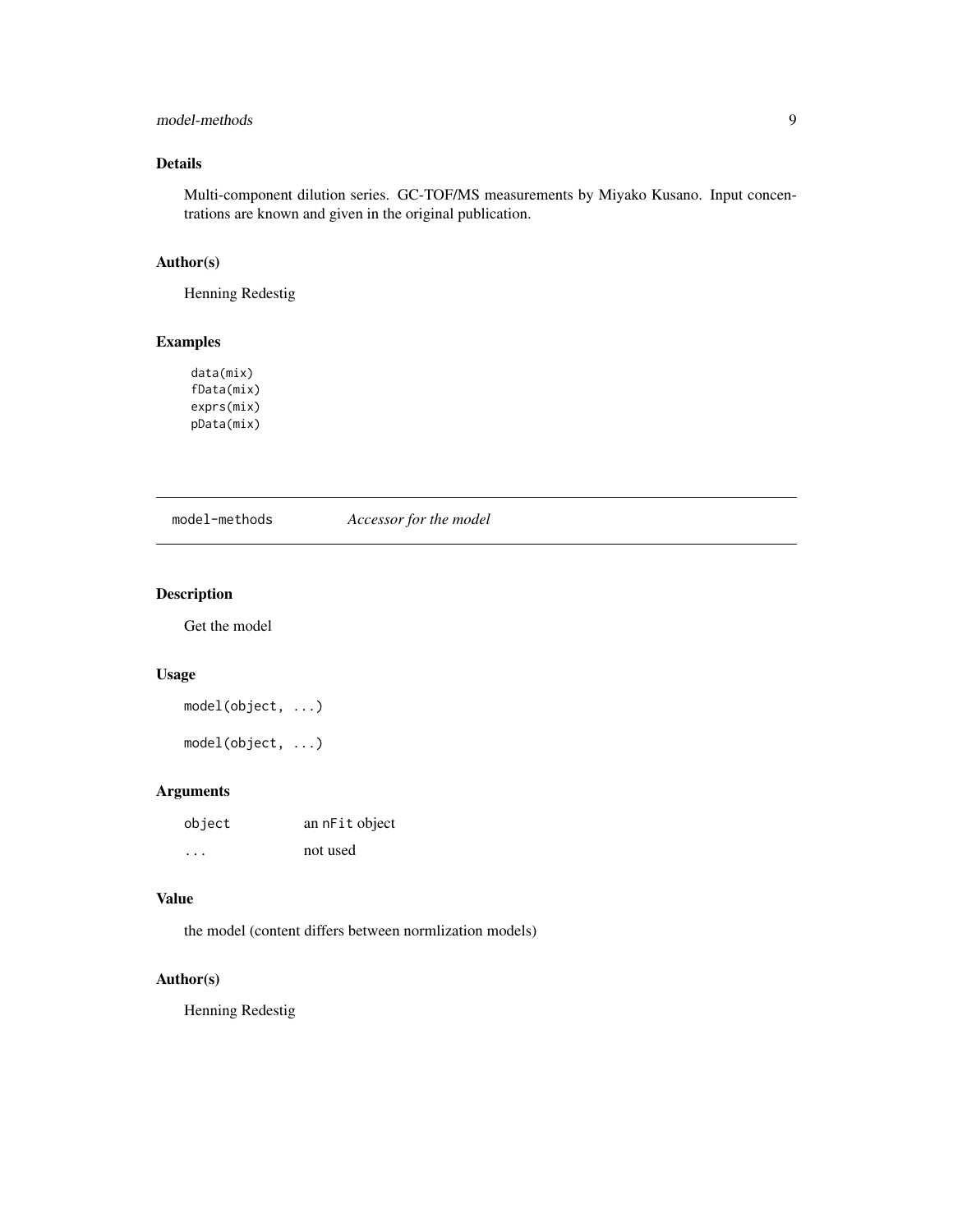<span id="page-9-0"></span>

Common class representation for normalization models.

# Author(s)

Henning Redestig

normalize *Normalize a metabolomics dataset*

# Description

Normalization methods for metabolomics data

#### Usage

```
normalize(object, method, segments = NULL, ...)
```
# Arguments

| object   | an ExpressionSet                                                                        |
|----------|-----------------------------------------------------------------------------------------|
| method   | the desired method                                                                      |
| segments | normalization in a cross-validation setup, only to use for validation/QC pur-<br>poses. |
| $\cdots$ | passed on to norm Fit and norm Pred                                                     |

#### Details

Wrapper function for normFit and normPred

# Value

the normalized dataset

# Author(s)

Henning Redestig

#### See Also

normFit, normPred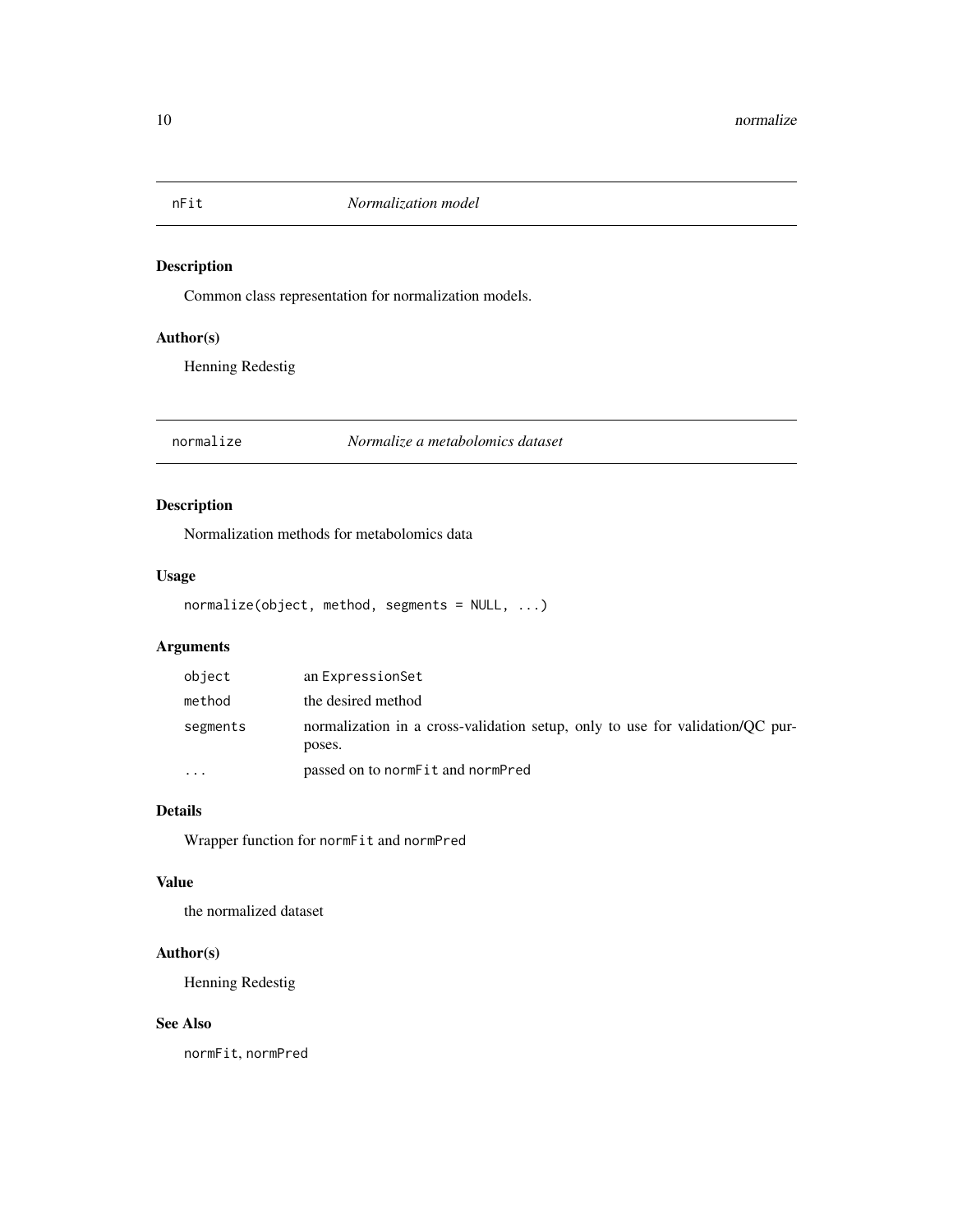#### <span id="page-10-0"></span>normFit 11

# Examples

```
data(mix)
normalize(mix, "crmn", factor="type", ncomp=3)
#other methods
normalize(mix, "one")
normalize(mix, "avg")
normalize(mix, "nomis")
normalize(mix, "t1")
normalize(mix, "ri")
normalize(mix, "median")
normalize(mix, "totL2")
## can also do normalization with matrices
Y <- exprs(mix)
G <- with(pData(mix), model.matrix(~-1+type))
isIS \le with(fData(mix), tag == "IS")
normalize(Y, "crmn", factor=G, ncomp=3, standards=isIS)
```
#### normFit *Fit a normalization model*

#### Description

Fit the parameters for normalization of a metabolomics data set.

#### Usage

```
normFit(
 object,
 method,
 one = "Succinate_d4",
  factors = NULL,
 lg = TRUE,fitfunc = lm,formula = TRUE,...
\mathcal{L}
```
# Arguments

| object  | an ExpressionSet or a matrix (with samples as columns) in which case the<br>standards must be passed on via |
|---------|-------------------------------------------------------------------------------------------------------------|
| method  | chosen normalization method                                                                                 |
| one     | single internal standard to use for normalization                                                           |
| factors | column names in the pheno data slot describing the biological factors. Or a<br>design matrix directly.      |
| lg      | logical indicating that the data should be log transformed                                                  |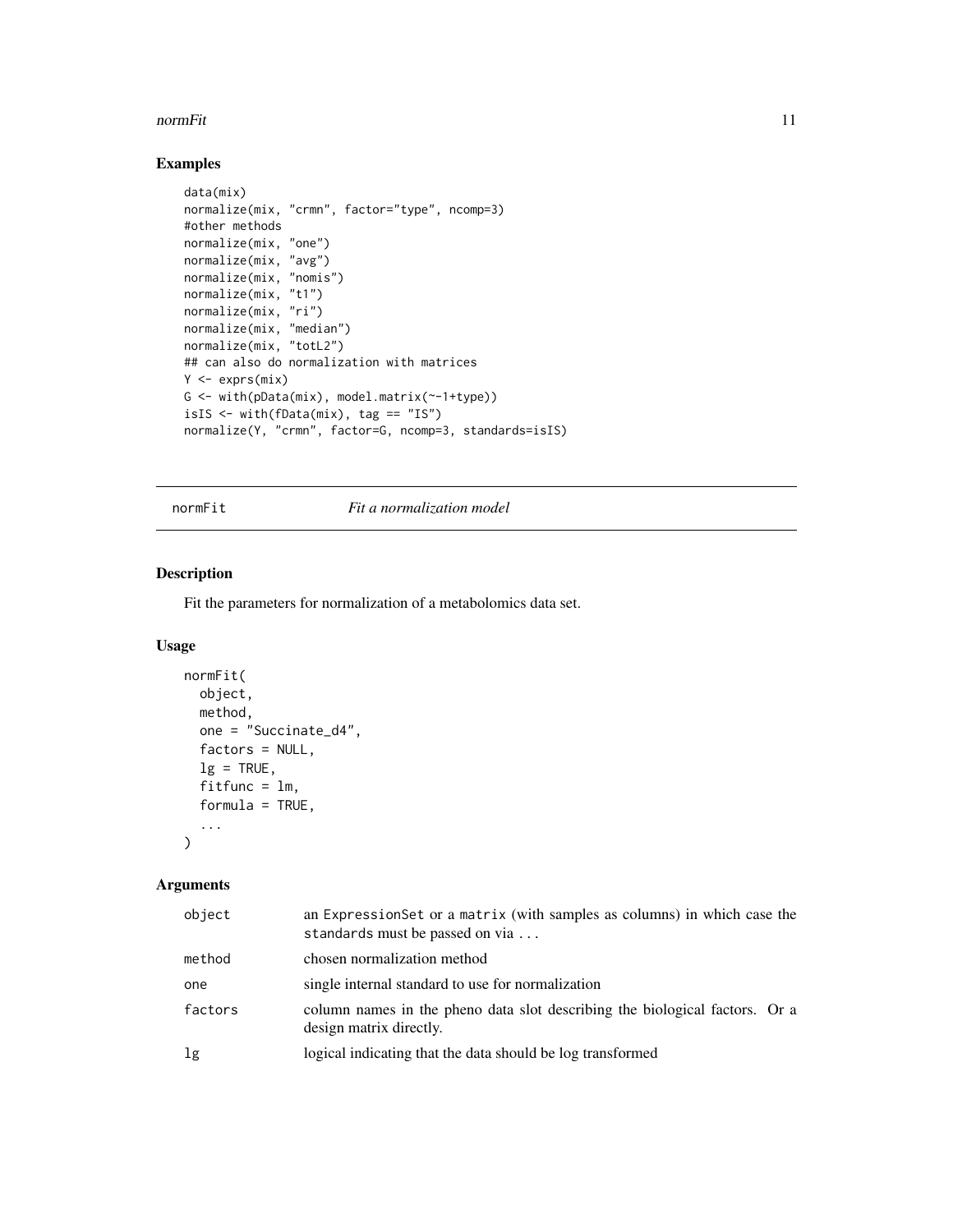12 normFit and the set of the set of the set of the set of the set of the set of the set of the set of the set of the set of the set of the set of the set of the set of the set of the set of the set of the set of the set o

| fitfunc   | the function that creates the model fit for normalization, must use the same in-<br>terfaces as 1m. |
|-----------|-----------------------------------------------------------------------------------------------------|
| formula   | if fitfunc has formula interface or not                                                             |
| $\ddotsc$ | passed on to standards Fit, standards, analytes                                                     |

#### Details

Normalization is first done by fitting a model and then applying that model either to new data or the same data using normPred. Five different methods are implemented.

t1 divide by row-means of the  $L_2$  scaled internal standards

one divide by value of a single, user defined, internal standard

totL2 divide by the square of sums of the full dataset

nomis See Sysi-Aho et al.

crmn See Redestig et al.

#### Value

a normalization model

#### Author(s)

Henning Redestig

#### References

Sysi-Aho, M.; Katajamaa, M.; Yetukuri, L. & Oresic, M. Normalization method for metabolomics data using optimal selection of multiple internal standards. BMC Bioinformatics, 2007, 8, 93

Redestig, H.; Fukushima, A.; Stenlund, H.; Moritz, T.; Arita, M.; Saito, K. & Kusano, M. Compensation for systematic cross-contribution improves normalization of mass spectrometry based metabolomics data Anal Chem, 2009, 81, 7974-7980

#### See Also

normPred, standards, model.matrix

#### Examples

```
data(mix)
nfit <- normFit(mix, "crmn", factors="type", ncomp=3)
slplot(sFit(nfit)$fit$pc, scol=as.integer(mix$runorder))
## same thing
Y \leftarrow \text{express}(\text{mix})G <- model.matrix(~-1+mix$type)
isIS <- fData(mix)$tag == 'IS'
nfit <- normFit(Y, "crmn", factors=G, ncomp=3, standards=isIS)
slplot(sFit(nfit)$fit$pc, scol=as.integer(mix$runorder))
```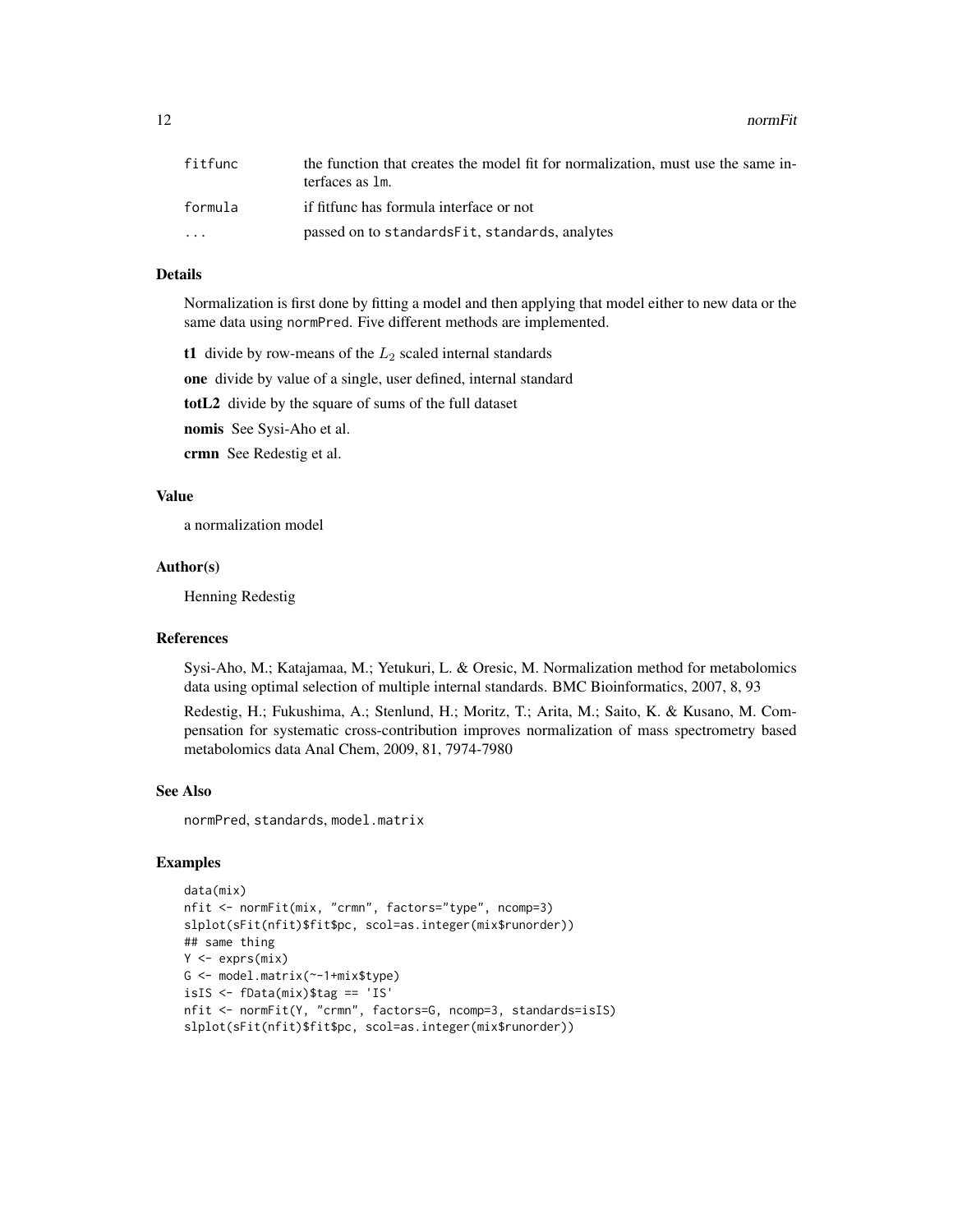<span id="page-12-0"></span>

Predict the normalized data using a previously fitted normalization model.

# Usage

```
normPred(normObj, newdata, factors = NULL, lg = TRUE, predfunc = predict, ...)
```
# Arguments

| normObi        | the result from normFit                                                                                                                                                                    |
|----------------|--------------------------------------------------------------------------------------------------------------------------------------------------------------------------------------------|
| newdata        | an ExpressionSet or a matrix (in which case the standards must be passed<br>on via $\dots$ ), possibly the same as used to fit the normalization model in order to<br>get the fitted data. |
| factors        | column names in the pheno data slot describing the biological factors. Or a<br>design matrix.                                                                                              |
| 1 <sub>g</sub> | logical indicating that the data should be log transformed                                                                                                                                 |
| predfunc       | the function to use to get predicted values from the fitted object (only for crmn)                                                                                                         |
|                | passed on to standardsPred, standardsFit, odestandards, analytes                                                                                                                           |

# Details

Apply fitted normalization parameters to new data to get normalized data. Current can not only handle matrices as input for methods 'RI' and 'one'.

#### Value

the normalized data

# Author(s)

Henning Redestig

# See Also

normFit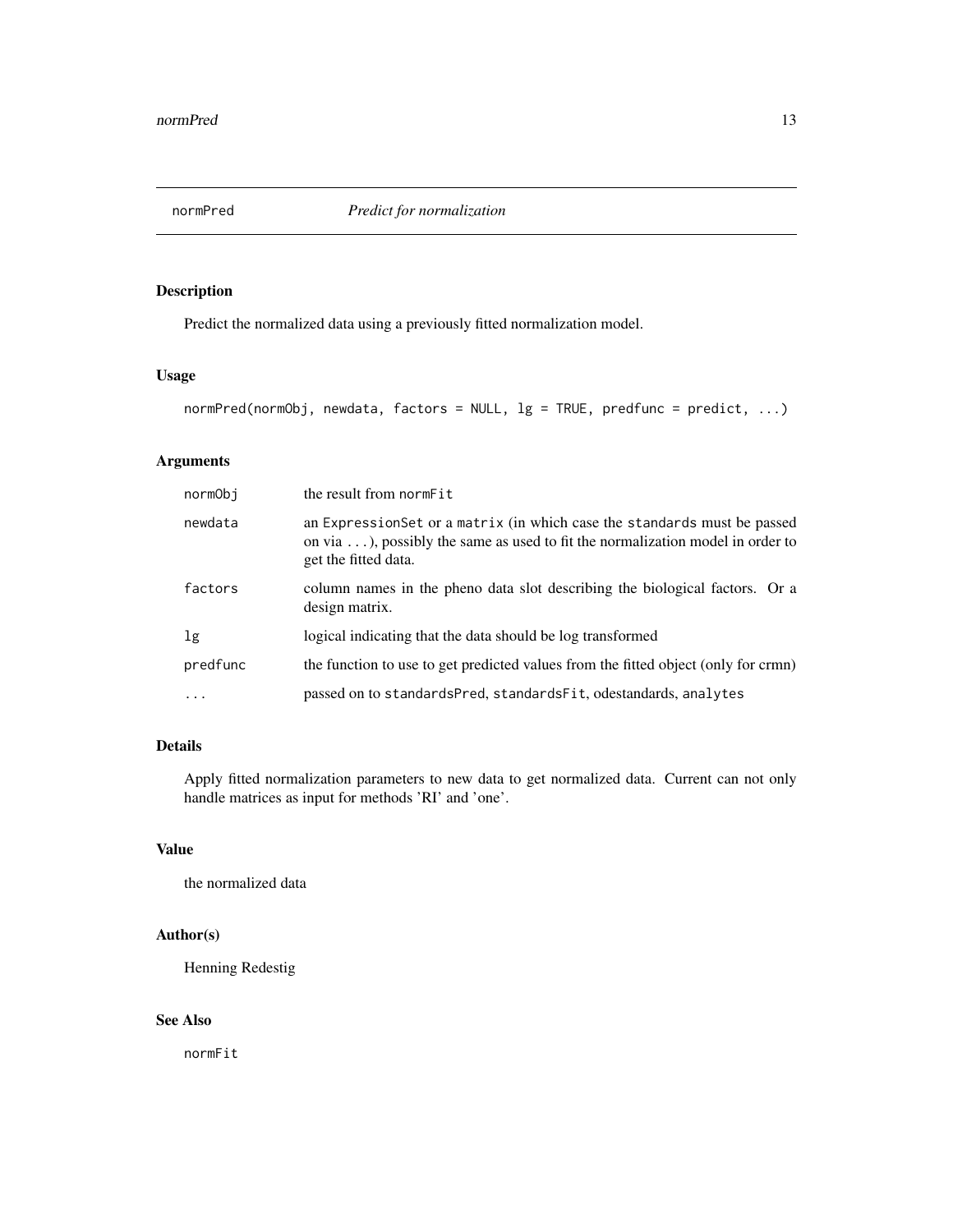#### Examples

```
data(mix)
nfit <- normFit(mix, "crmn", factor="type", ncomp=3)
normedData <- normPred(nfit, mix, "type")
slplot(pca(t(log2(exprs(normedData)))), scol=as.integer(mix$type))
## same thing
Y <- exprs(mix)
G <- with(pData(mix), model.matrix(~-1+type))
isIS <- fData(mix)$tag == 'IS'
nfit <- normFit(Y, "crmn", factors=G, ncomp=3, standards=isIS)
normedData <- normPred(nfit, Y, G, standards=isIS)
slplot(pca(t(log2(normedData))), scol=as.integer(mix$type))
```
pcaMuffle *Muffle the pca function*

#### Description

PCA and Q2 issues warnings about biasedness and poorly estimated PCs. The first is non-informative and the poorly estimated PCs will show up as poor overfitting which leads to a choice of fewer PCs i.e. not a problem. This function is mean to muffle those warnings. Only used for version of pcaMethods before 1.26.0.

#### Usage

pcaMuffle(w)

#### Arguments

w a warning

#### Value

nothing

#### Author(s)

<span id="page-13-0"></span>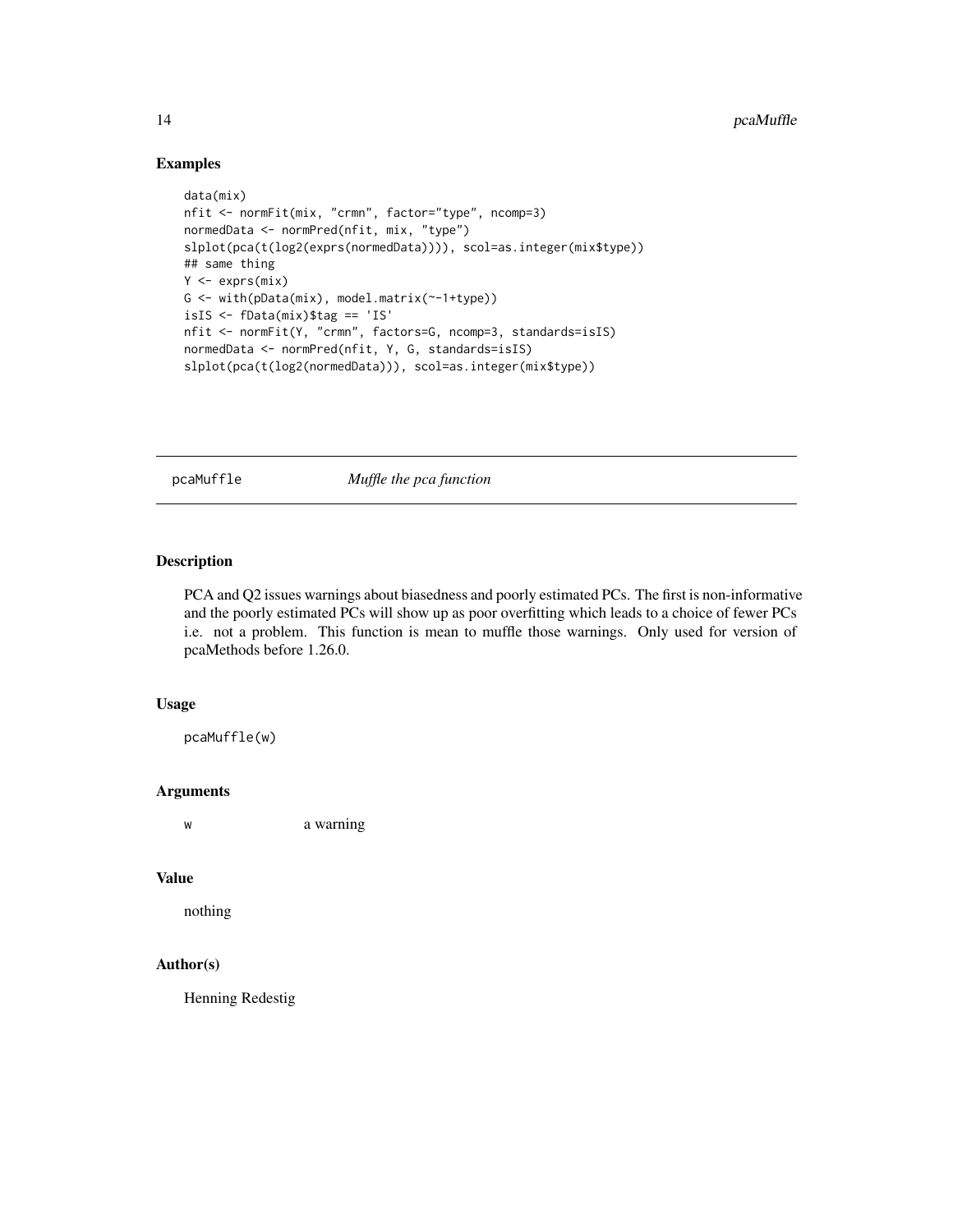<span id="page-14-0"></span>

Simple plot function for a CRMN normalization model.

#### Usage

## S3 method for class 'nFit'  $plot(x, y = NULL, ...)$ 

# Arguments

| x                       | an nFit object                      |
|-------------------------|-------------------------------------|
| v                       | not used                            |
| $\cdot$ $\cdot$ $\cdot$ | passed on to the scatter plot calls |

#### Details

Shows Tz and the optimization (if computed) of the PCA model. The number of components used for normalization should not exceed the maximum indicated by Q2. The structure shown in the Tz plot indicate the analytical variance which is exactly independent of the experimental design. The corresponding loading plot shows how this structure is capture by the used ISs.

# Value

nothing

# Author(s)

Henning Redestig

#### See Also

slplot

# Examples

```
data(mix)
nfit <- normFit(mix, "crmn", factors="type", ncomp=2)
plot(nfit)
```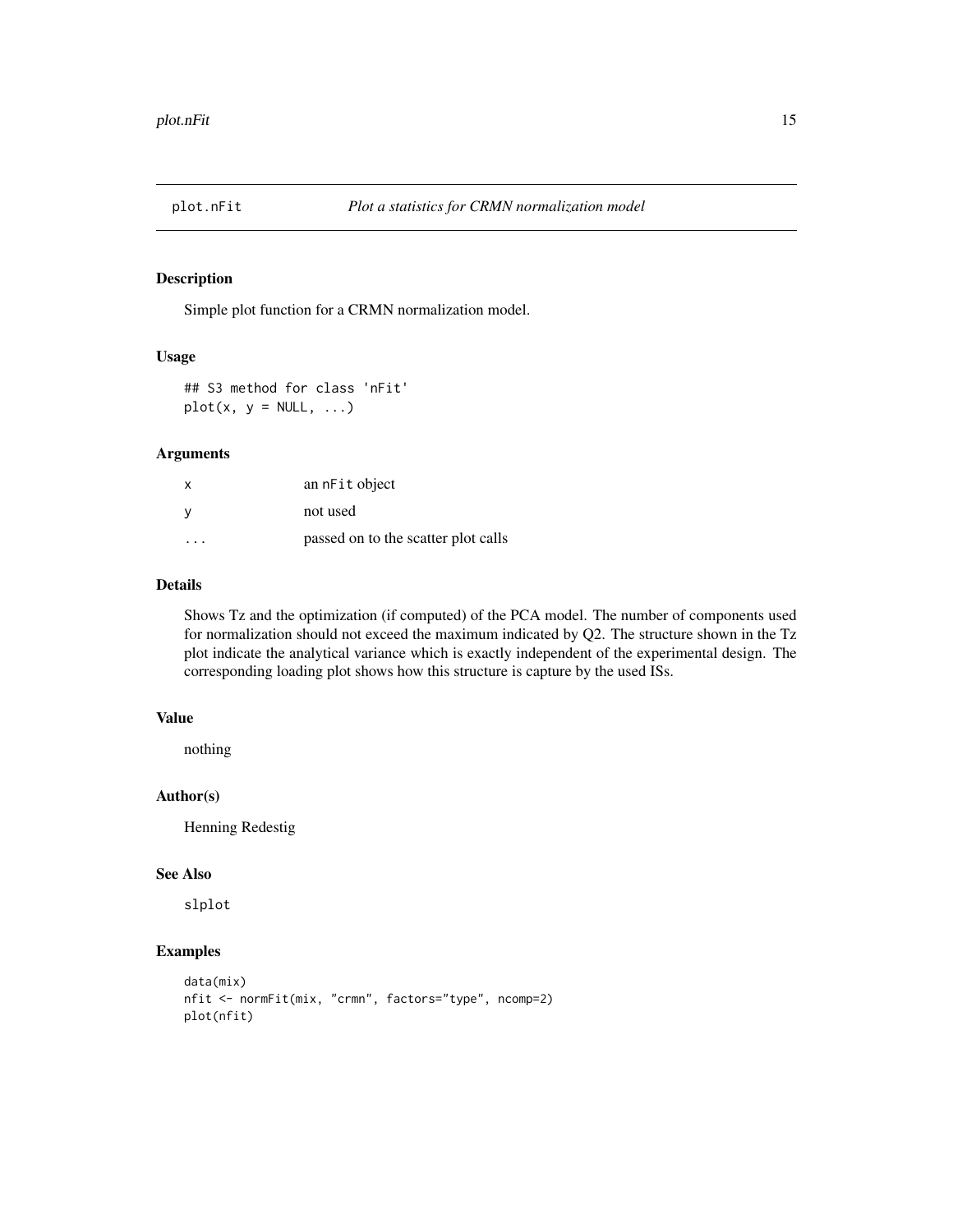<span id="page-15-0"></span>

Get the sFit

# Usage

sFit(object, ...)

sFit(object, ...)

# Arguments

| object | an nFit object |
|--------|----------------|
| .      | not used       |

#### Value

the sFit is only defined for CRMN

# Author(s)

Henning Redestig

show *Show method for nFit*

# Description

Show some basic information for an nFit model

# Usage

## S4 method for signature 'nFit' show(object)

# Arguments

object the nFit object

#### Value

prints some basic information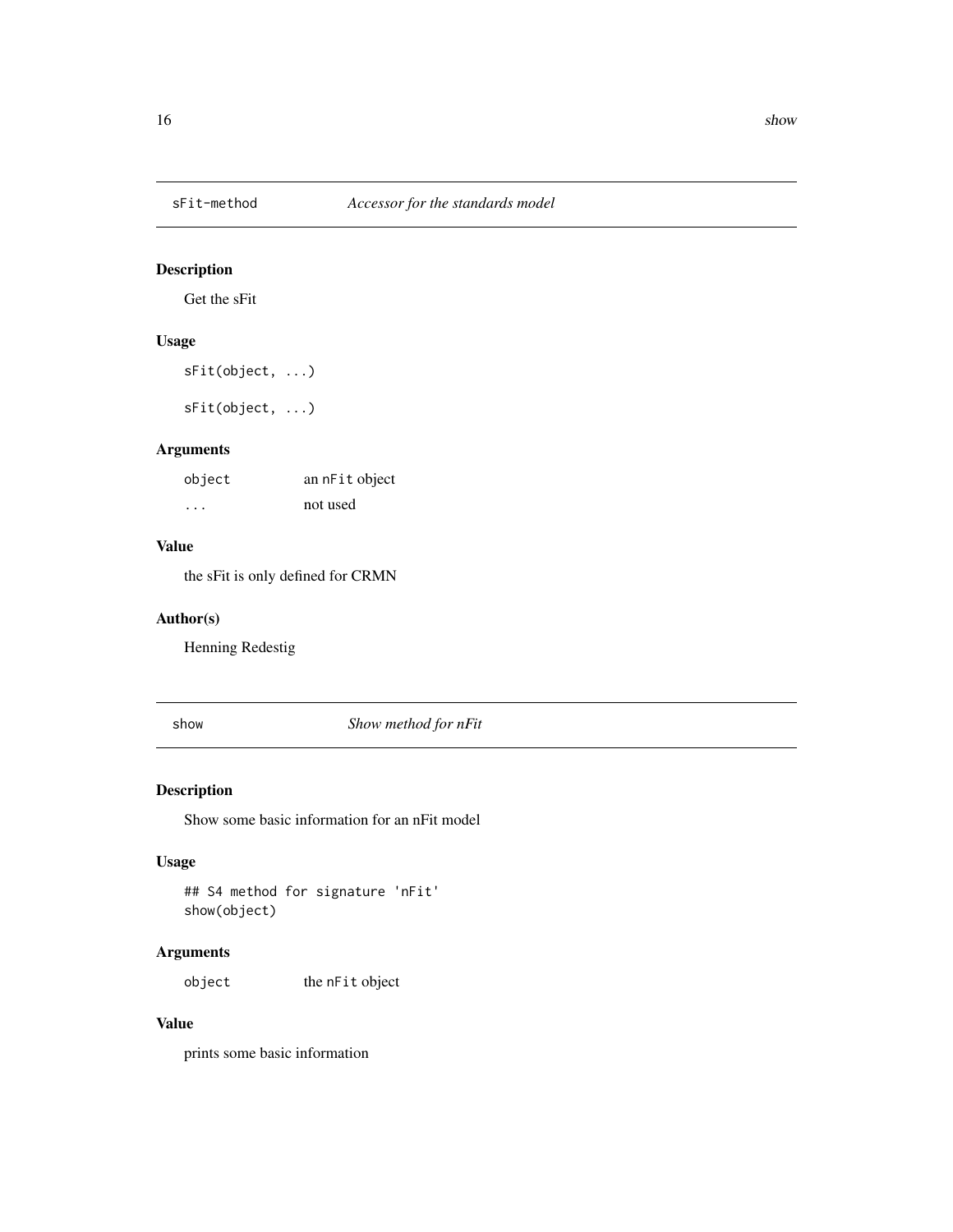#### <span id="page-16-0"></span>show\_nfit 17

#### Author(s)

Henning Redestig

# Examples

```
data(mix)
normFit(mix, "avg")
```
show\_nfit *Show nfit*

# Description

Show method for nFit

#### Usage

show\_nfit(object)

# Arguments

object the nFit object

#### Value

prints some basic information

# Author(s)

Henning Redestig

standards *Accessor for the Internal Standards*

# Description

Subset an data set to only contain the labeled internal standards.

#### Usage

```
standards(object, standards=NULL, ...)
```
# Arguments

| object    | an ExpressionSet, matrix or data. frame                       |
|-----------|---------------------------------------------------------------|
| standards | a logical vector indicating which rows are internal standards |
| $\cdot$   | not used                                                      |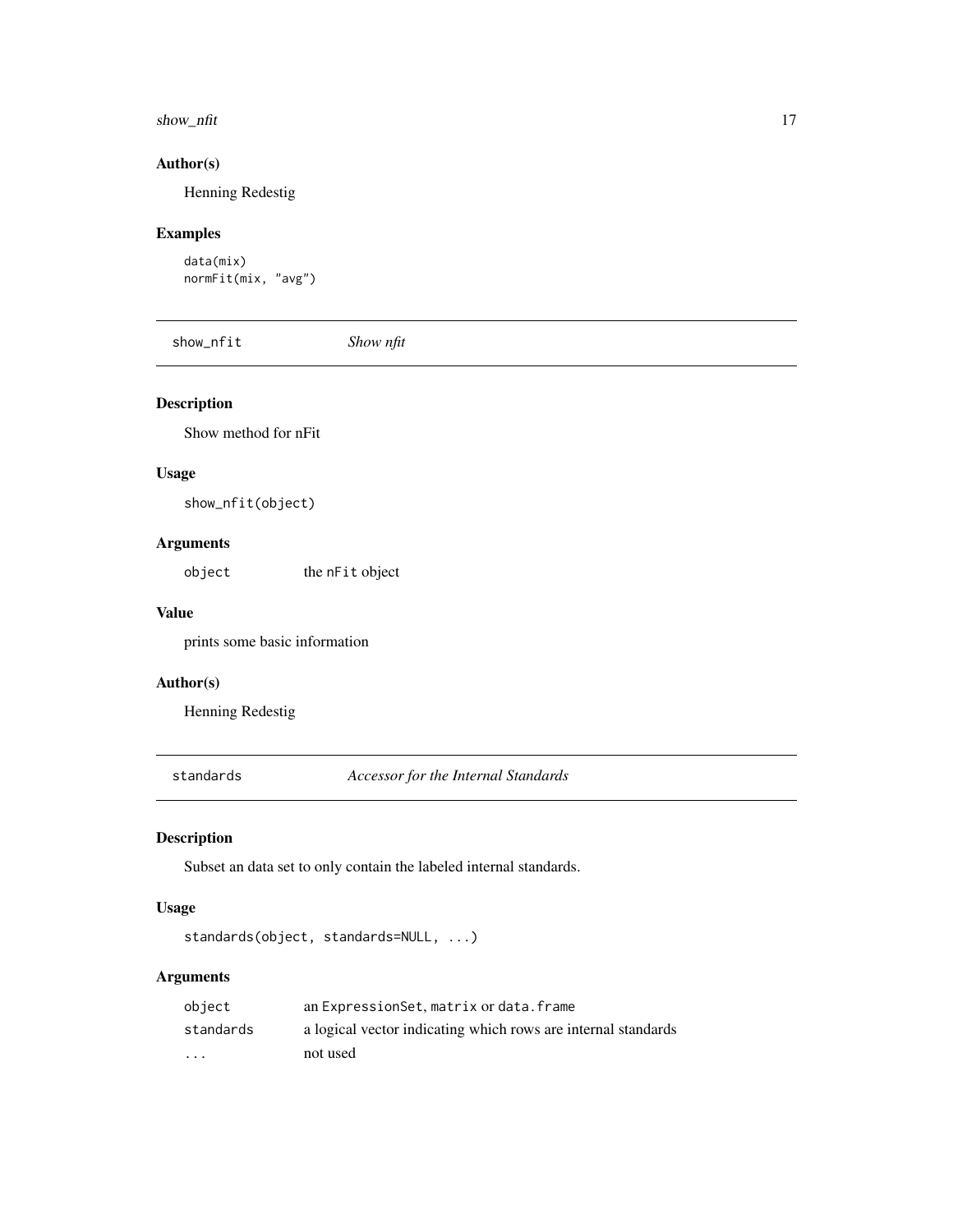# Value

subsetted dataset

# Author(s)

Henning Redestig

# Examples

```
data(mix)
standards(mix)
standards(exprs(mix), fData(mix)$tag == 'IS')
```
standardsFit *Standards model*

#### Description

Fit a model which describes the variation of the labeled internal standards from the biological factors.

#### Usage

```
standardsFit(object, factors, ncomp = NULL, lg = TRUE, fitfunc = lm, ...)
```
#### Arguments

| object         | an Expression Set or a matrix. Note that if you pass amatrix have to specify<br>the identity of the standards by passing the appropriate argument to standards. |
|----------------|-----------------------------------------------------------------------------------------------------------------------------------------------------------------|
| factors        | the biological factors described in the pheno data slot if object is an ExpressionSet<br>or a design matrix if object is a matrix.                              |
| ncomp          | number of PCA components to use. Determined by cross-validation if left NULL                                                                                    |
| 1 <sub>g</sub> | logical indicating that the data should be log transformed                                                                                                      |
| fitfunc        | the function that creates the model fit for normalization, must use the same in-<br>terfaces as 1m.                                                             |
| $\ddots$ .     | passed on to Q2, pca (if pcaMethods $> 1.26.0$ ), standards and analytes                                                                                        |
|                |                                                                                                                                                                 |

#### Details

There is often unwanted variation in among the labeled internal standards which is related to the experimental factors due to overlapping peaks etc. This function fits a model that describes that overlapping variation using a scaled and centered PCA / multiple linear regression model. Scaling is done outside the PCA model.

<span id="page-17-0"></span>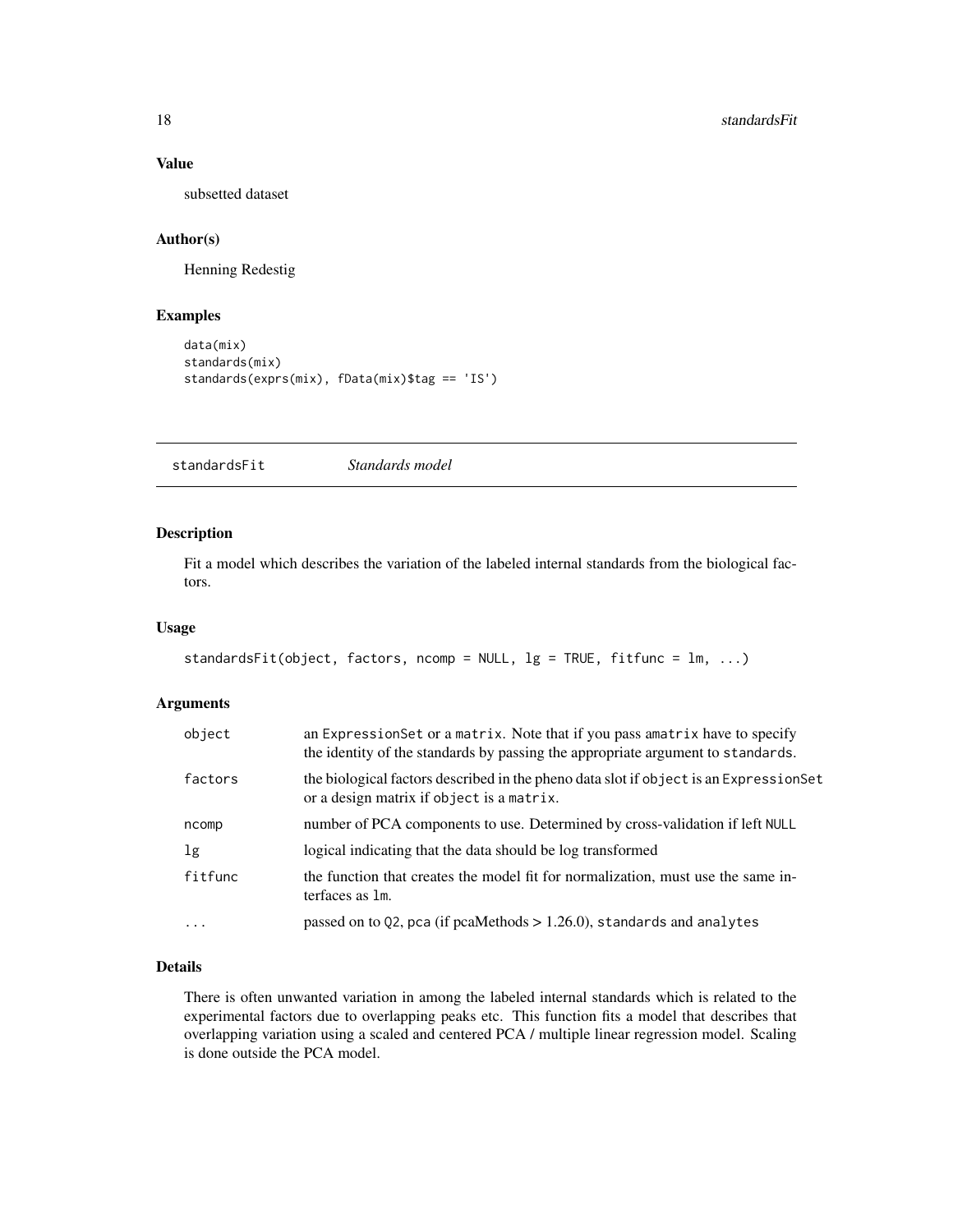# <span id="page-18-0"></span>standardsPred 19

# Value

a list containing the PCA/MLR model, the recommended number of components for that model, the standard deviations and mean values and Q2/R2 for the fit.

#### Author(s)

Henning Redestig

#### See Also

makeX, standardsPred

#### Examples

```
data(mix)
sfit <- standardsFit(mix, "type", ncomp=3)
slplot(sfit$fit$pc)
## same thing
Y <- exprs(mix)
G <- model.matrix(~-1+mix$type)
isIS <- fData(mix)$tag == 'IS'
sfit <- standardsFit(Y, G, standards=isIS, ncomp=3)
```
standardsPred *Predict effect for new data (or get fitted data)*

# Description

Predicted values for the standards

#### Usage

```
standardsPred(model, newdata, factors, lg = TRUE, ...)
```
#### Arguments

| model      | result from standardsFit                                                                                                           |
|------------|------------------------------------------------------------------------------------------------------------------------------------|
| newdata    | an Expression Set or matrix with new data (or the data used to fit the model to<br>get the fitted data)                            |
| factors    | the biological factors described in the pheno data slot if object is an ExpressionSet<br>or a design matrix if object is a matrix. |
| lg         | logical indicating that the data should be log transformed                                                                         |
| $\ddots$ . | passed on to standards and analytes                                                                                                |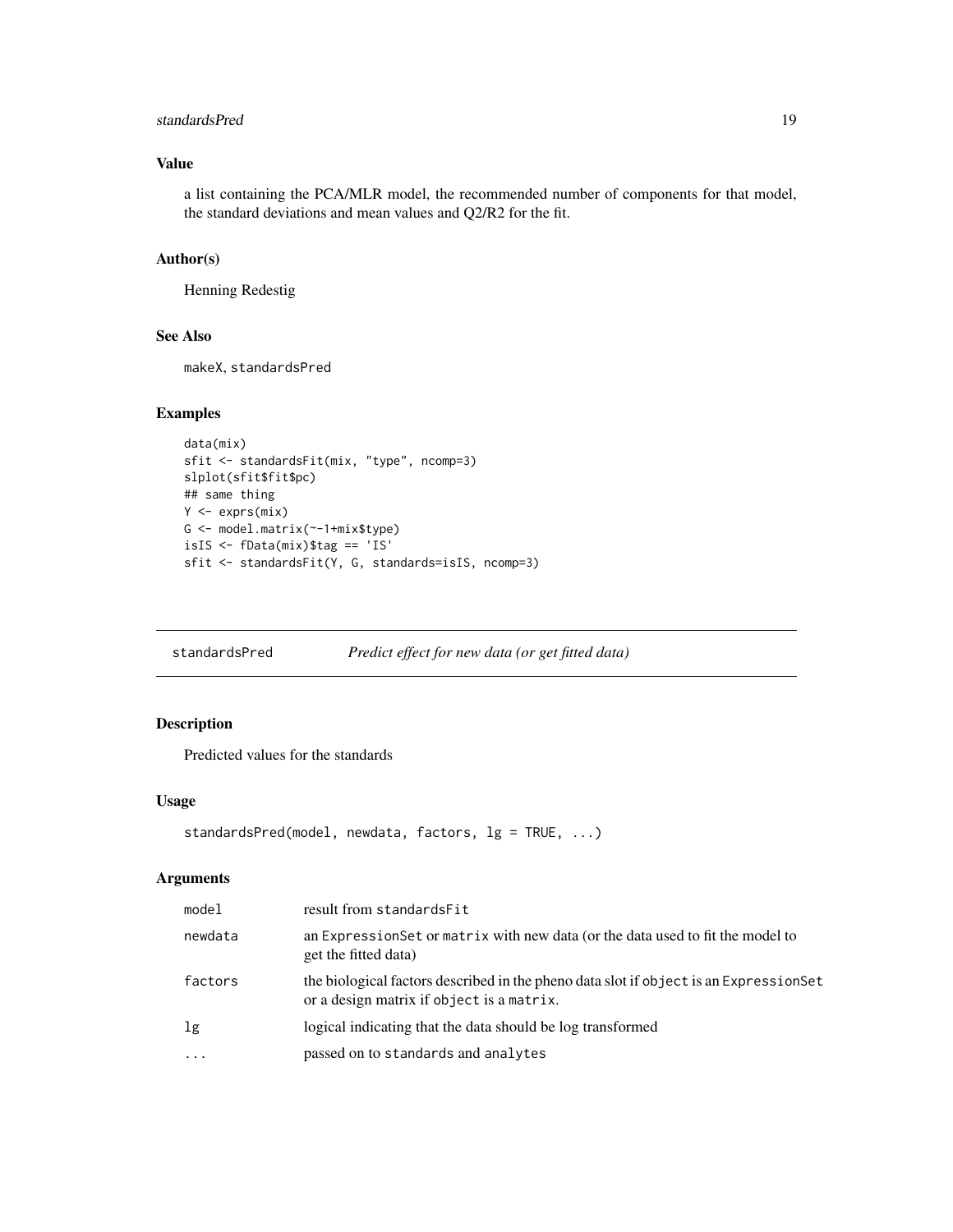#### <span id="page-19-0"></span>Details

There is often unwanted variation in among the labeled internal standards which is related to the experimental factors due to overlapping peaks etc. This predicts this effect given a model of the overlapping variance. The prediction is given by  $\hat{X}_{IS} = \hat{X}_{IS} - X_{IS}B$ 

#### Value

the corrected data

#### Author(s)

Henning Redestig

#### See Also

makeX, standardsFit

#### Examples

```
data(mix)
fullFit <- standardsFit(mix, "type", ncomp=3)
sfit <- standardsFit(mix[,-1], "type", ncomp=3)
pred <- standardsPred(sfit, mix[,1], "type")
cor(scores(sfit$fit$pc)[1,], scores(fullFit$fit$pc)[1,])
## could just as well have been done as
Y \leftarrow \text{express}(\text{mix})G <- model.matrix(~-1+mix$type)
isIS <- fData(mix)$tag == 'IS'
fullFit <- standardsFit(Y, G, ncomp=3, standards=isIS)
sfit <- standardsFit(Y[,-1], G[-1,], ncomp=3,
                         standards=isIS)
pred <- standardsPred(sfit, Y[,1,drop=FALSE], G[1,,drop=FALSE], standards=isIS)
cor(scores(sfit$fit$pc)[1,], scores(fullFit$fit$pc)[1,])
```
standards\_eset *Accessor for the Internal Standards*

#### Description

Subset an data set to only contain the labeled internal standards.

#### Usage

```
standards_eset(object, where = "tag", what = "IS", \dots)
```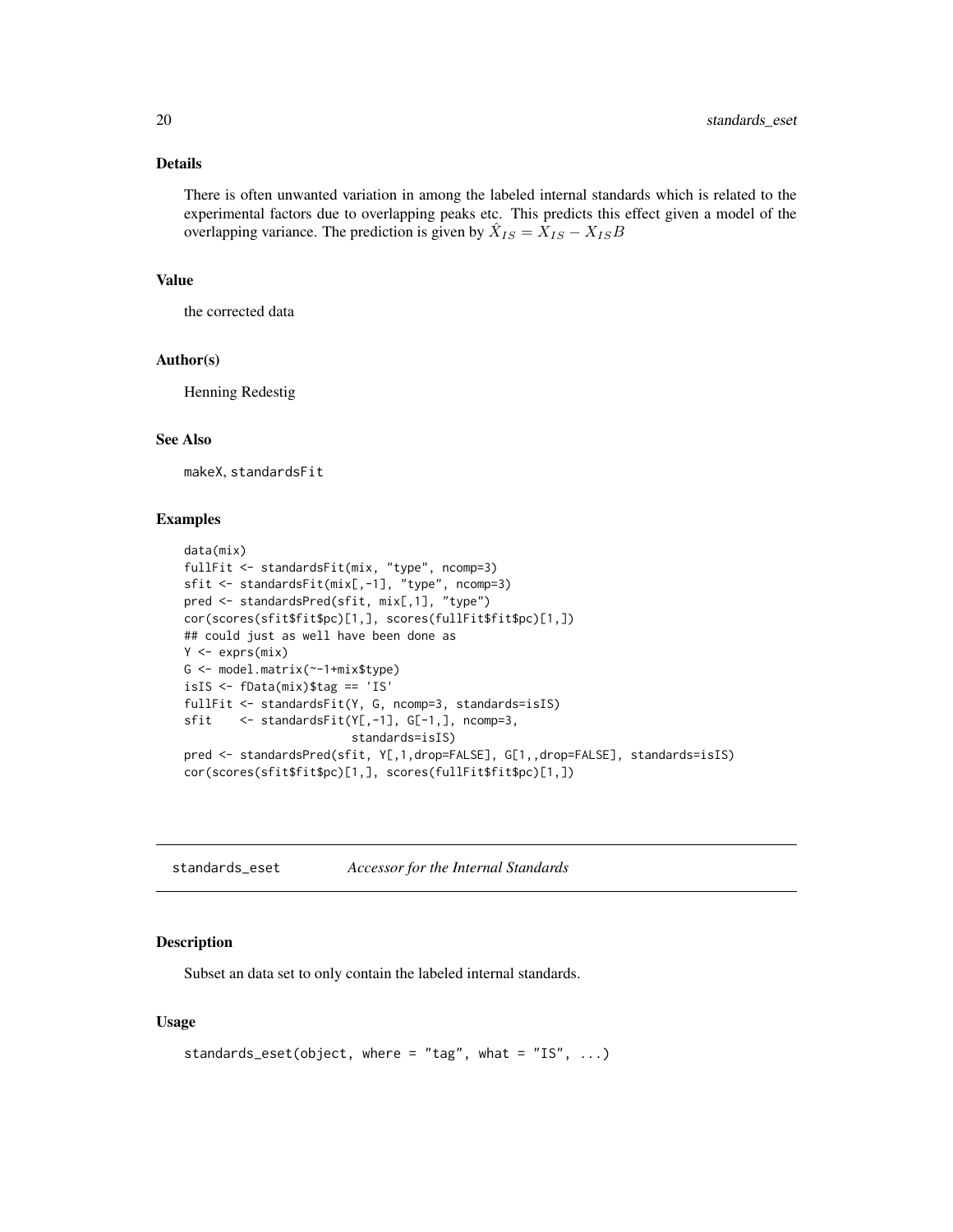# <span id="page-20-0"></span>standards\_other 21

# Arguments

| object | an ExpressionSet                                            |
|--------|-------------------------------------------------------------|
| where  | Column index or name in fData which equals what for the ISs |
| what   | What the column where equals for ISs                        |
|        | not used                                                    |

#### Value

subsetted dataset

# Author(s)

Henning Redestig

# Examples

```
data(mix)
standards(mix)
fData(mix)$test <- fData(mix)$tag
standards(mix, where="test")
```
standards\_other *Accessor for the Internal Standards*

# Description

Subset an data set to only contain the labeled internal standards.

# Usage

```
standards_other(object, standards, ...)
```
# Arguments

| object    | an matrix or data.frame                                       |
|-----------|---------------------------------------------------------------|
| standards | a logical vector indicating which rows are internal standards |
| .         | not used                                                      |

# Value

subsetted dataset

# Author(s)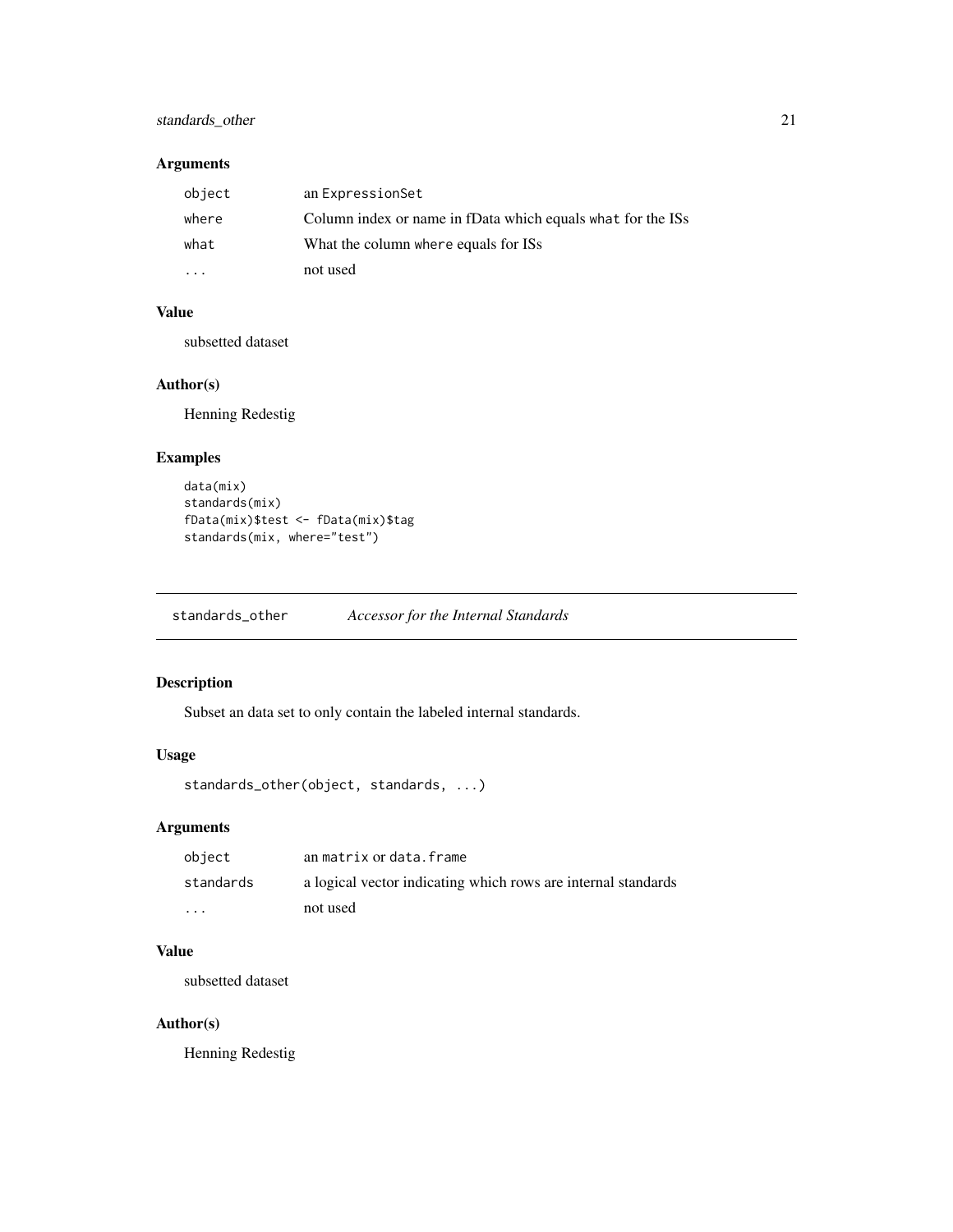#### Examples

```
data(mix)
standards(exprs(mix), fData(mix)$tag == 'IS')
```
weightnorm *Normalize by sample weight*

# Description

Normalize samples by their weight (as in grams fresh weight)

#### Usage

```
weightnorm(object, weight = "weight", \lg = FALSE)
```
# Arguments

| object | an ExpressionSet                                                                                                                                   |
|--------|----------------------------------------------------------------------------------------------------------------------------------------------------|
| weight | a string naming the pheno data column with the weight or a numeric vector with<br>one weight value per sample.                                     |
| 1g     | is the assay data already on the log-scale or not. If lg, the weight value is also<br>log-transformed and subtraction is used instead of division. |

# Details

Normalize each sample by dividing by the loaded sample weight. The weight argument is takes from the pheno data (or given as numerical vector with one value per sample). Missing values are not tolerated.

#### Value

the normalized expression set

#### Author(s)

Henning Redestig

#### Examples

```
data(mix)
w <- runif(ncol(mix),1, 1.3)
weightnorm(mix, w)
```
<span id="page-21-0"></span>